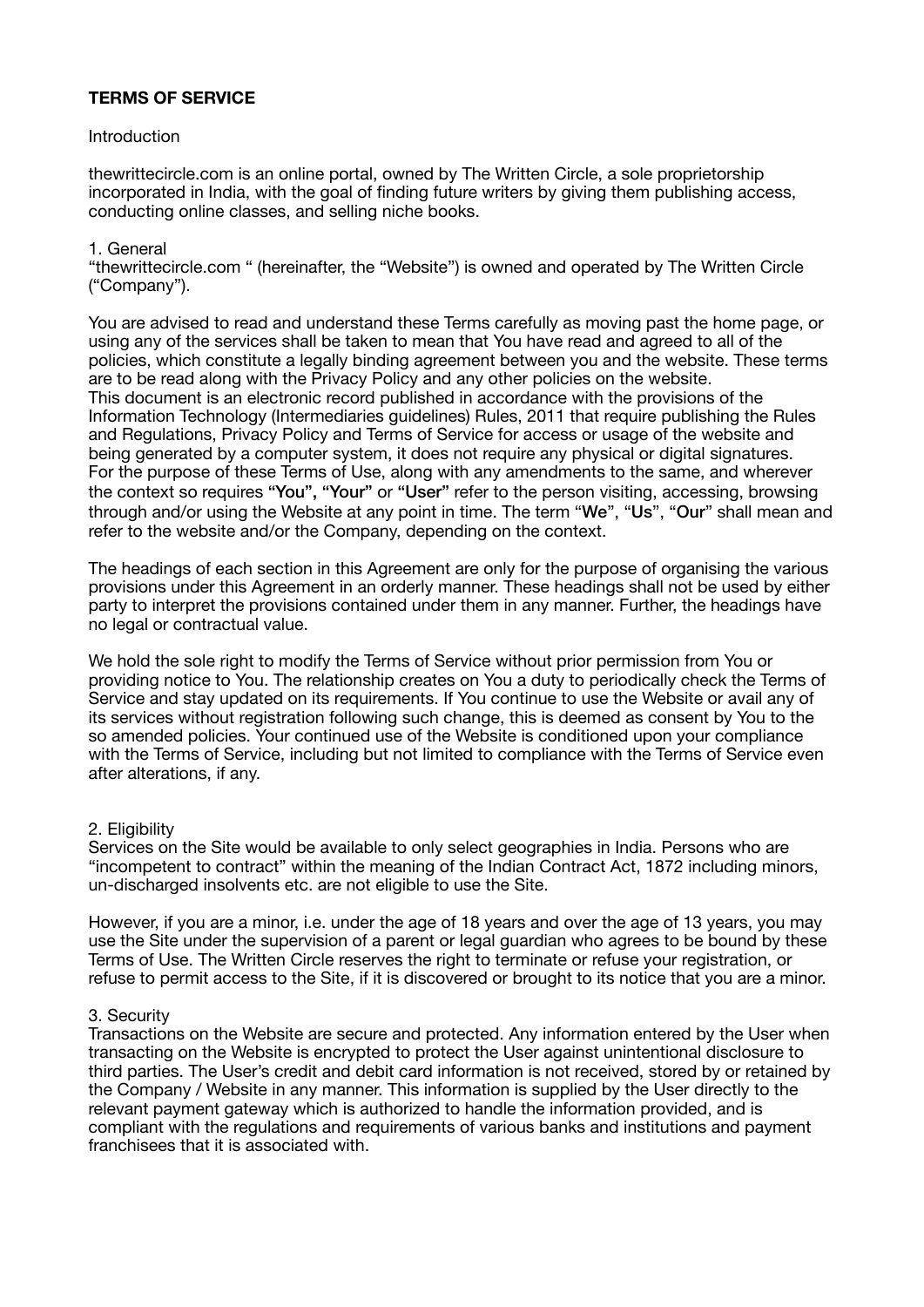### 4. License And Access

The Company grants you a limited sub-license to access and make personal use of the Site, but not to download (other than page caching) or modify it, or any portion of it, except with express written consent of the Company. Such limited sub- license does not include/permit any resale or commercial use of the Site or its contents; any collection and use of any product listings, descriptions, or prices; any derivative use of the Site or its contents; any downloading or copying of information for the benefit of another merchant; or any use of data mining, robots, or similar data gathering and extraction tools. Any portion of the Site may not be reproduced, duplicated, copied, sold, resold, visited, or otherwise exploited for any commercial purpose without express written consent of the Company. You may not frame or utilize framing techniques to enclose any trademark, logo, or other proprietary information (including images, text, page layout, or form) of the Website or of the Company and/or its affiliates without the express written consent of the Company. You may not use any meta tags or any other "hidden text" utilizing the Company's name or trademarks without the express written consent of the Company. You shall not attempt to gain unauthorized access to any portion or feature of the Site, or any other systems or networks connected to the Site or to any server, computer, network, or to any of the services offered on or through the Site, by hacking, 'password mining' or any other illegitimate means. You hereby agree and undertake not to host, display, upload, modify, publish, transmit, update or

share any information which:

1. belongs to another person and to which you do not have any right;

2. is grossly harmful, harassing, blasphemous, defamatory, obscene, pornographic, paedophilic, libellous, invasive of another's privacy, hateful, or racially, ethnically objectionable, disparaging, relating or encouraging money laundering or gambling, or otherwise unlawful in any manner whatever;

3. harms minors in any way;

4. infringes any patent, trademark, copyright or other proprietary/intellectual property rights;

5. violates any law for the time being in force;

6. deceives or misleads the addressee about the origin of such messages

communicates any information which is grossly offensive or menacing in nature;

7. impersonates another person;

8. contains software viruses or any other computer code, files or programs designed to interrupt, destroy or limit the functionality of any computer resource;

9. threatens the unity, integrity, defence, security or sovereignty of India, friendly relations with foreign states, or public order or causes incitement to the commission of any cognizable offence or prevents investigation of any offence or is insulting any other nation; or

10. is misleading or known to be false in any way.

5. Communications

By using this Website, it is deemed that you have consented to receiving calls, autodialed and/or pre-recorded message calls, e-mails, from Us at any time with the use of the telephone number and e-mail address that has been provided by you for the use of this website which are subject to the Privacy Policy. The user agrees to receive promotional communication and newsletters from the Company and its partners.

This includes contacting you through information received through other parties. The use of this website is also your consent to receive SMSes from Us at any time we deem fit. This consent to be contacted is for purposes that include and are not limited to clarification calls and marketing and promotional calls. The user can opt out from such communication and/or newsletters either by unsubscribing on the Website itself, or by contacting the customer services team and placing a request for unsubscribing by sending an email to [contact@thewrittencircle.com](mailto:contact@thewrittencircle.com)

You may also be contacted by Service Providers with whom we have entered into a contract in furtherance of our rights, duties and obligations under this document and all other policies followed by Us. Such contact will be made only in pursuance of such objectives, and no other calls will be made.

The sharing of the information provided by you will be governed by the Privacy Policy and We will not give out such contact information of yours to third parties not connected with the Website.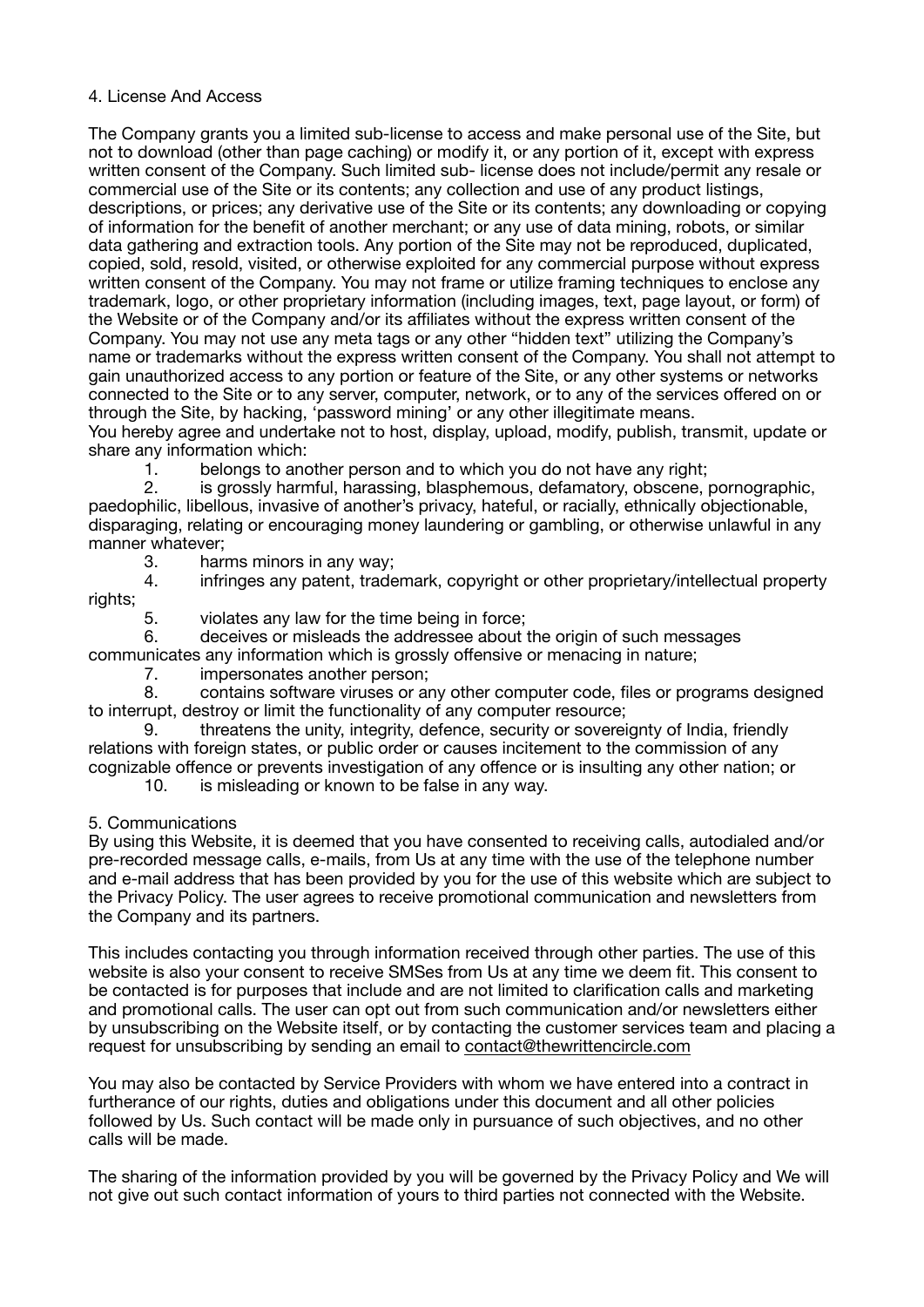# 6. Payment

The following payment options are available on the Application:

1. Domestic and international credit cards issued by banks and financial institutions that are part of the Visa, Master Card & Amex Card networks;

2. Visa & Master Card Debit cards;

3. Netbanking/Direct Debit payments from select banks in India. A list of available options will be made available at the time of the Purchase.

- 4. Cash Pick Up<br>5. Pavment Walle
- 5. Payment Wallets

As prescribed by the financial institutions issuing the credit or debit cards affiliated with Visa / Master Card / Amex, the User will be required to submit his/her 16-digit card number, card expiry date and 3-digit CVV number (usually on the reverse of the card) while making an online transaction. The User must also have enrolled his/her card with VBV (Verified by Visa), MSC (MasterCard Secure Code) or any other applicable provider in order to complete the transaction. The User is hereby expressly made aware that his/her card statements will reflect that a payment has been made in favour of the Company.

The User is further aware that in case of third party statements, including bank and credit card statements, the merchant name may appear in an abbreviated format, and the Company has no control over the same. To successfully subscribe on the Website, the User is required to complete the transaction by making the payment for the services opted for.

## 7. User Obligations

You are a restricted user of this website.

1. You are bound not to cut, copy, distribute, modify, recreate, reverse engineer, distribute, disseminate, post, publish or create derivative works from, transfer, or sell any information or software obtained from the website. With our prior permission limited use may be allowed. For the removal of doubt, it is clarified that unlimited or wholesale reproduction, copying of the content for commercial or non-commercial purposes and unwarranted modification of data and information within the content of the Website is not permitted.

2. You agree not to access (or attempt to access) the Website and/or the materials or Services by any means other than through the interface that is provided by the website. The use of deep-link, robot, spider or other automatic device, program, algorithm or methodology, or any similar or equivalent manual process, to access, acquire, copy or monitor any portion of the Website or Content, or in any way reproduce or circumvent the navigational structure or presentation of the Website, materials or any Content, to obtain or attempt to obtain any materials, documents or information through any means not specifically made available through the Website. You acknowledge and agree that by accessing or using the Website or Services, You may be exposed to content from other users that You may consider offensive, indecent or otherwise objectionable. We disclaim all liabilities arising in relation to such offensive content on the Website. Further, You may report such offensive content.

3. In places where this website allows you to post or upload data/information, You undertake to ensure that such material is not offensive and in accordance with applicable laws. Further, You undertake not to:

i. Abuse, harass, threaten, defame, disillusion, erode, abrogate, demean or otherwise violate the legal rights of others;

ii. Engage in any activity that interferes with or disrupts access to the Website or the Services (or the servers and networks which are connected to the Website);

iii. Impersonate any person or entity, or falsely state or otherwise misrepresent Your affiliation with a person or entity;

iv. Publish, post, disseminate, any information which is grossly harmful, harassing, blasphemous, defamatory, obscene, pornographic, pedophilic, libelous, invasive of another's privacy, hateful, or racially, ethnically objectionable, disparaging, relating or encouraging money laundering or gambling, or otherwise unlawful in any manner whatever; or unlawfully threatening or unlawfully harassing including but not limited to "indecent representation of women" within the meaning of the Indecent Representation of Women (Prohibition) Act, 1986;

v. Post any file that infringes the copyright, patent or trademark of other legal entities;

vi. Upload or distribute files that contain viruses, corrupted files, or any other similar software or programs that may damage the operation of the Website or another's computer;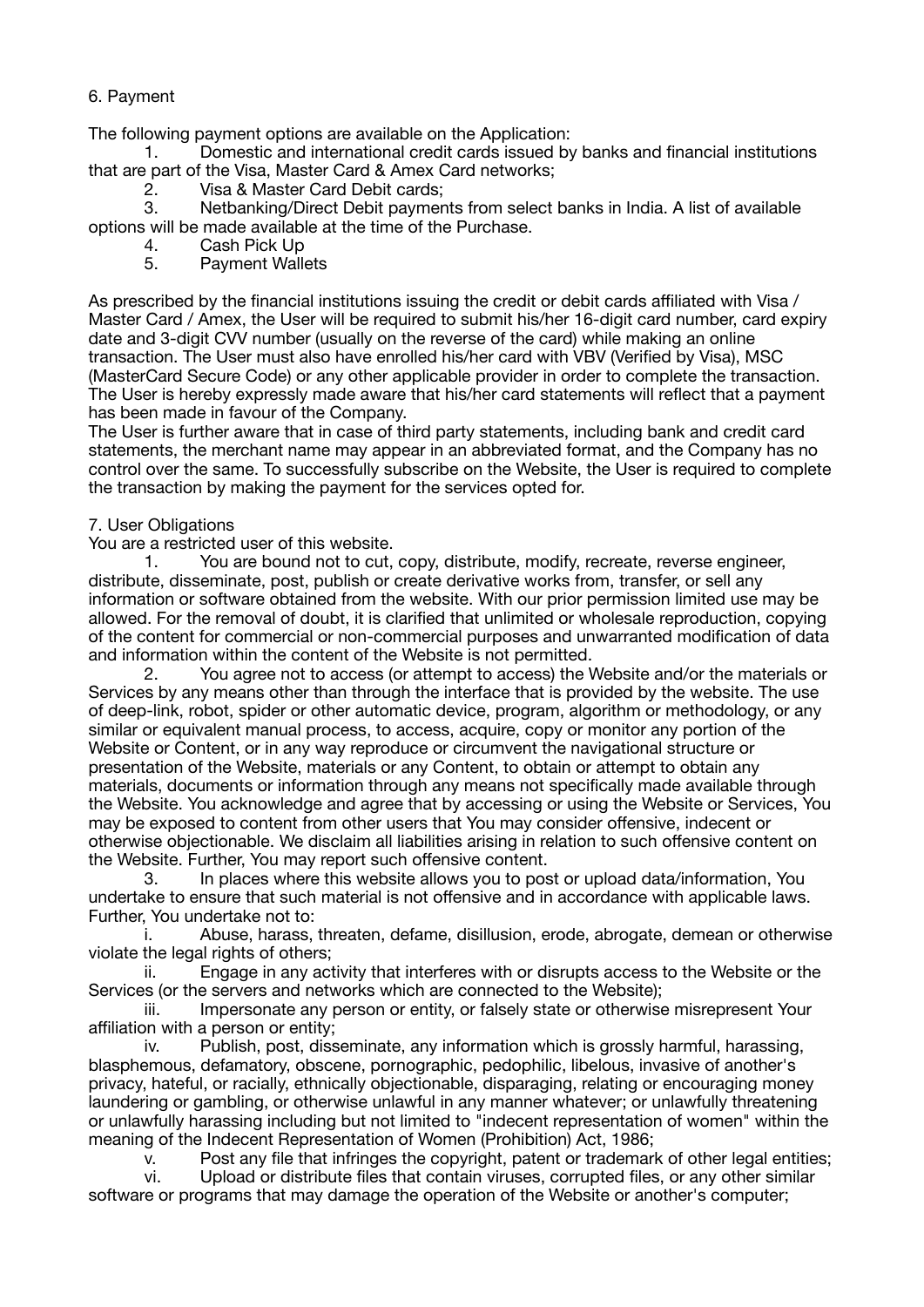vii. Download any file posted by another user that you know, or reasonably should know, cannot be legally distributed in such manner;

viii. Probe, scan or test the vulnerability of the Website or any network connected to the Website, nor breach the security or authentication measures on the Website or any network connected to the Website. You may not reverse look-up, trace or seek to trace any information on any other user, of or visitor to, the Website, or any other customer of the website, including any website Account not owned by You, to its source, or exploit the Website or Service or information made available or offered by or through the Website, in any way whether or not the purpose is to reveal any information, including but not limited to personal identification information, other than Your own information, as provided for by the Website;

ix. Disrupt or interfere with the security of, or otherwise cause harm to, the Website, system resources, accounts, passwords, servers or networks connected to or accessible through the Website or any affiliated or linked sites;

Collect or store data about other users in connection with the prohibited conduct and activities set forth in this Section;

xi. Use the Website or any material or Content for any purpose that is unlawful or prohibited by these Terms of Service, or to solicit the performance of any illegal activity or other activity which infringes the rights of this website or other third parties;

xii. Violate any code of conduct or other guidelines, which may be applicable for or to any particular Service;

xiii. Violate any applicable laws or regulations for the time being in force within or outside India;

xiv. Violate the Terms of Service including but not limited to any applicable Additional Terms of the Website contained herein or elsewhere;

xv. Violate any code of conduct or other guidelines, which may be applicable for or to any particular Service;

xvi. Threaten the unity, integrity, defense, security or sovereignty of India, friendly relations with foreign states, or public order or cause incitement to the commission of any cognizable offence or prevent investigation of any offence or is insulting any other nation;

xvii. Publish, post, disseminate information that is false, inaccurate or misleading; violate any applicable laws or regulations for the time being in force in or outside India;

xviii. Directly or indirectly, offer, attempt to offer, trade or attempt to trade in any item, the dealing of which is prohibited or restricted in any manner under the provisions of any applicable law, rule, regulation or guideline for the time being in force;

xix. Create liability for Us or cause Us to lose (in whole or in part) the services of Our internet service provider ("ISPs") or other suppliers.

You shall not engage in advertising to, or in solicitation of, other Users of the Website to buy or sell any products or services, including, but not limited to, products or services related to that being displayed on the Website or related to us. You may not transmit any chain letters or unsolicited commercial or junk email to other Users via the Website. It shall be a violation of these Terms of Service to use any information obtained from the Website in order to harass, abuse, or harm another person, or in order to contact, advertise to, solicit, or sell to another person other than Us without Our prior explicit consent. We can (and You hereby expressly authorize Us to) disclose any information about You to law enforcement or other government officials, as we, in our sole discretion, believe it necessary or appropriate in connection with the investigation and/or resolution of possible crimes, especially those that may involve personal injury. In order to protect Our Users from such advertising or solicitation, We reserve the right to restrict the number of messages or emails which a user may send to other Users in any 24-hour period which We deem appropriate in our sole discretion. You understand that We have the right at all times to disclose any information (including the identity of the persons providing information or materials on the Website) as necessary to satisfy any law, regulation or valid governmental request. This may include, without limitation, disclosure of the information in connection with investigation of alleged illegal activity or solicitation of illegal activity or in response to a lawful court order or subpoena. We have no obligation to monitor the materials posted on the Website. We shall have the right to remove or edit any content that in its sole discretion violates, or is alleged to violate, any applicable law or either the spirit or letter of these Terms of Service. Notwithstanding this right, YOU REMAIN SOLELY RESPONSIBLE FOR THE CONTENT OF THE MATERIALS YOU POST ON THE WEBSITE AND IN YOUR PRIVATE MESSAGES. In no event shall We assume or have any responsibility or liability for any Content posted or for any claims, damages or losses resulting from the use of Content and/or appearance of Content on the Website. You hereby represent and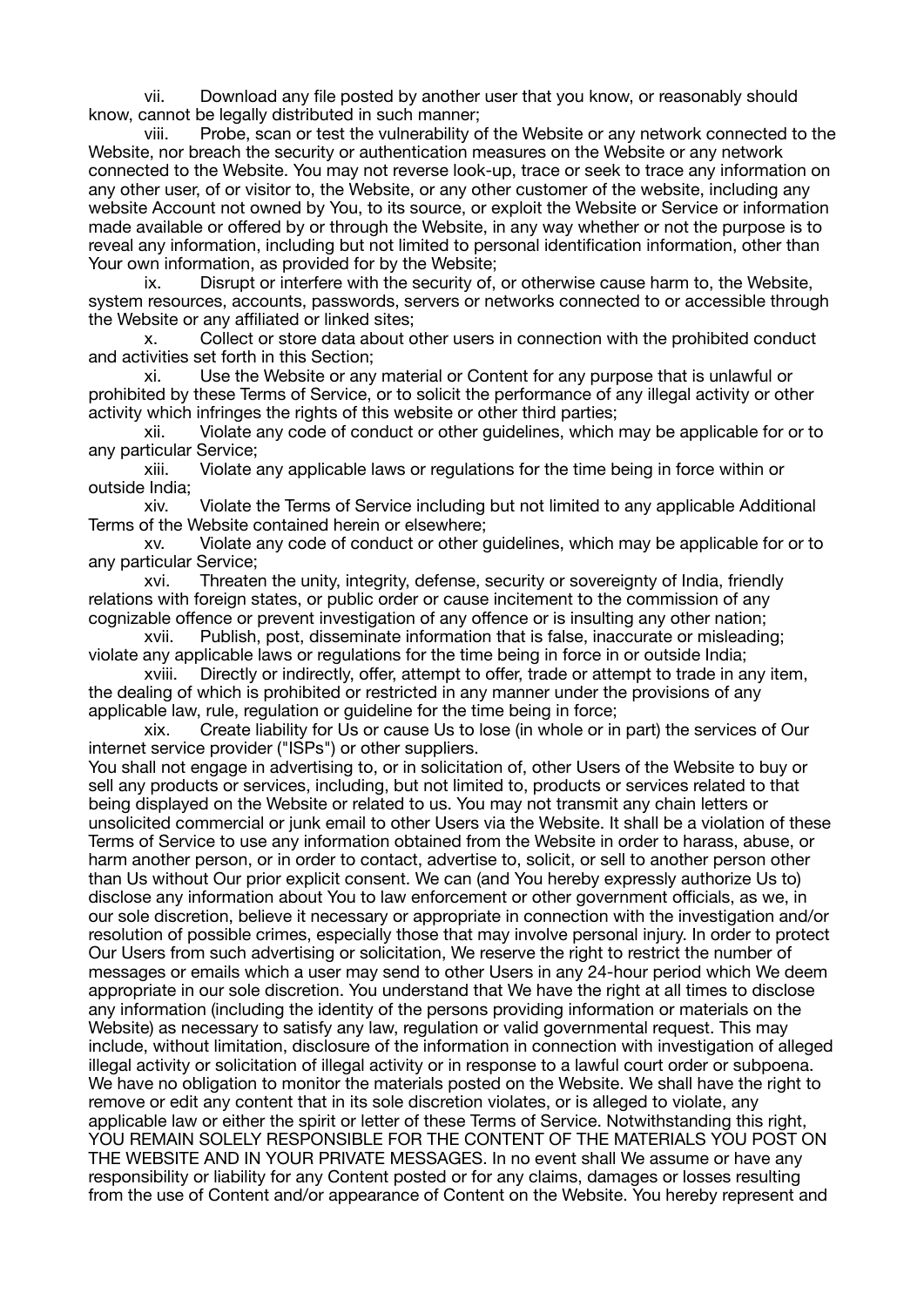warrant that You have all necessary rights in and to all Content which You provide and all information it contains and that such Content shall not infringe any proprietary or other rights of third parties or contain any libelous, tortuous, or otherwise unlawful information.

# 8. Copyright And Trademark

The Company, its suppliers and licensors expressly reserve all intellectual property rights in all text, programs, products, processes, technology, images, content and other materials which appear on the Site. Access to or use of the Site does not confer and should not be considered as conferring upon anyone any license to the Company or any third party's intellectual property rights. All rights, including copyright, in and to the Site are owned by or licensed to the Company. Any use of the Site or its contents, including copying or storing it or them in whole or part is prohibited without the permission of the Company.

You may not modify, distribute or re-post anything on the Site for any purpose. The names and logos and all related product and service names, design marks and slogans are the trademarks/ service marks of the Company, its affiliates, its partners or its suppliers/service providers. All other marks are the property of their respective owners. No trademark or service mark license is granted in connection with the materials contained on the Site. Access to or use of the Site does not authorize anyone to use any name, logo or mark in any manner. References on the Site to any names, marks, products or services of third parties or hypertext links to third party sites or information are provided solely as a convenience to you and do not in any way constitute or imply the Company's endorsement, sponsorship or recommendation of the third party, the information, its product or services.

The Company is not responsible for the content of any third party sites and does not make any representations regarding the content or accuracy of material on such sites. If you decide to access a link of any third party websites, you do so entirely at your own risk and expense.

## 9. Disclaimer Of Warranties And Liabilities

You expressly understand and agree that, to the maximum extent permitted by applicable law: The website, services and other materials are provided by this website is on an "as is" basis without warranty of any kind, express, implied, statutory or otherwise, including the implied warranties of title, non-infringement, merchantability or fitness for a particular purpose. Without limiting the foregoing, The Written Circle makes no warranty that

1. Your requirements will be met or that services provided will be uninterrupted, timely, secure or error-free;

2. Materials, information and results obtained will be effective, accurate or reliable;

3. Any errors or defects in the website, services or other materials will be corrected. To the maximum extent permitted by applicable law, we will have no liability related to user content arising under intellectual property rights, libel, privacy, publicity, obscenity or other laws. The Written Circle also disclaims all liability with respect to the misuse, loss, modification or unavailability of any user content.

The user understands and agrees that any material or data downloaded or otherwise obtained through the website is done entirely at his/her own discretion and risk and he/she will be solely responsible for any damage to his/her computer systems or loss of data that results from the download of such material or data. We are not responsible for any typographical error leading to an invalid coupon. The Written Circle accepts no liability for any errors or omissions, with respect to any information provided to you whether on behalf of itself or third parties.

We shall not be liable for any third party product or services. The advertisement available on email or website with respect to the third party website or the products and services are for information purpose only.

# 10. Indemnification And Limitation Of Liability

You agree to indemnify, defend and hold harmless this website/company including but not limited to its affiliate vendors, agents and employees from and against any and all losses, liabilities, claims, damages, demands, costs and expenses (including legal fees and disbursements in connection therewith and interest chargeable thereon) asserted against or incurred by us that arise out of, result from, or may be payable by virtue of, any breach or non-performance of any representation, warranty, covenant or agreement made or obligation to be performed by you pursuant to these terms of service. Further, you agree to hold us harmless against any claims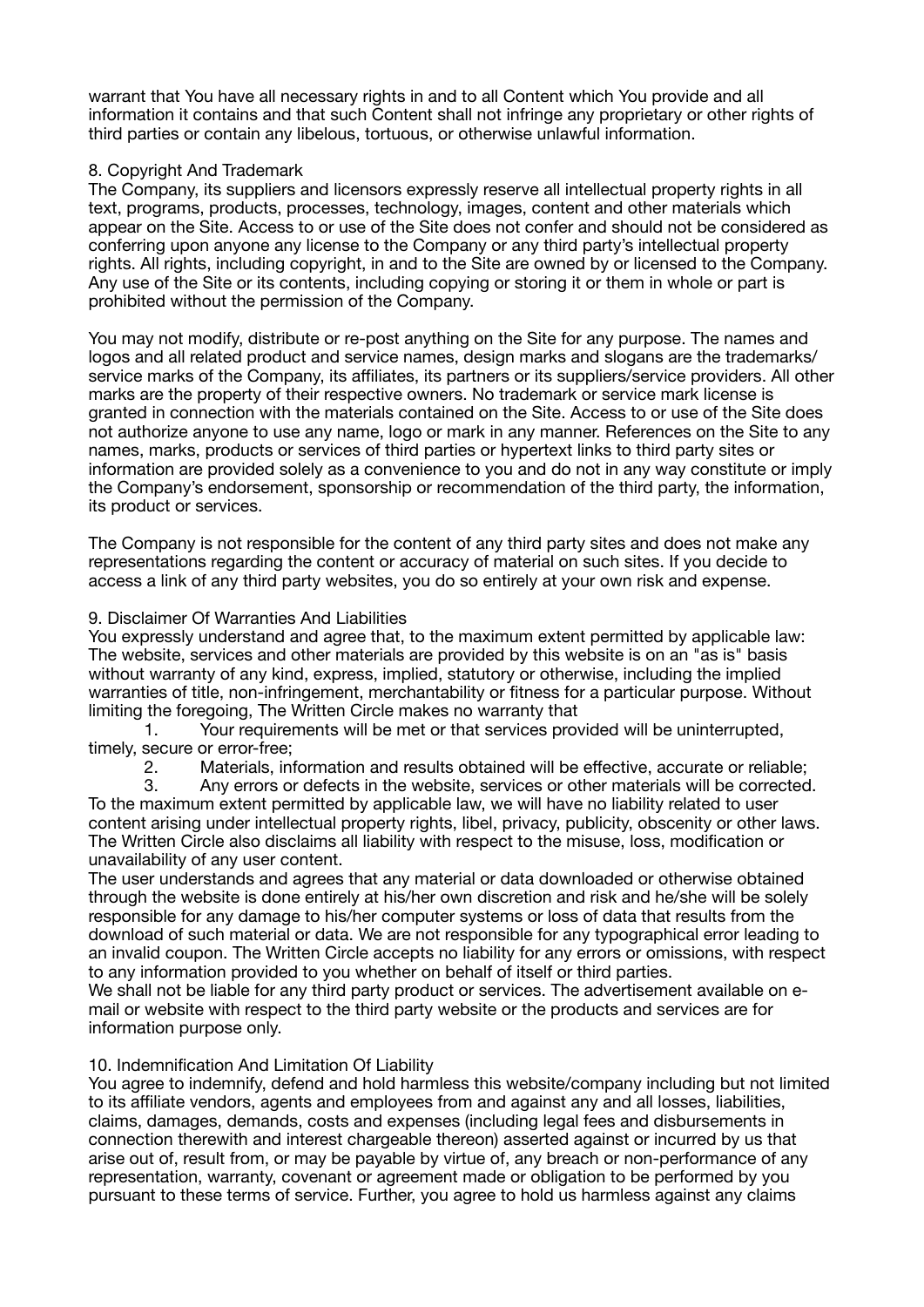made by any third party due to, or arising out of, or in connection with, your use of the website, any claim that your material caused damage to a third party, your violation of the terms of service, or your violation of any rights of another, including any intellectual property rights.

In no event shall The Written Circle, its officers, directors, employees, partners or suppliers be liable to you, the vendor or any third party for any special, incidental, indirect, consequential or punitive damages whatsoever, including those resulting from loss of use, data or profits, whether or not foreseeable or whether or not we have been advised of the possibility of such damages, or based on any theory of liability, including breach of contract or warranty, negligence or other tortious action, or any other claim arising out of or in connection with your use of or access to the website, services or materials.

The limitations and exclusions in this section apply to the maximum extent permitted by applicable law.

## 11. Termination

This User Agreement is effective unless and until terminated by either you or the Company. You may terminate this User Agreement at any time, provided that you discontinue any further use of the Website. The Company may terminate this User Agreement at any time and may do so immediately without notice, and accordingly deny you access to the Site.

Such termination will be without any liability to the Company. The Company's right to any Comments and to be indemnified pursuant to the terms hereof, shall survive any termination of this User Agreement. Any such termination of the User Agreement shall not cancel your obligation to pay for product(s) already ordered from the Site or affect any liability that may have arisen under the User Agreement prior to the date of termination.

12. Hosting Of Third Party Information

The website hosts information provided by third parties. We are in no manner responsible to you for the accuracy, legitimacy and trueness of the information so hosted. We take reasonable care to ensure such accuracy but we are not responsible for the information so furnished. You agree to not hold us liable for the falsification of any such provided information.

13. Disputes And Jurisdiction

All disputes involving but not limited to rights conferred, compensation, refunds, and other claims will be resolved through a two-step Alternate Dispute Resolution mechanism.

 1. Stage 1: Mediation. In case of a dispute, the matter will first be attempted to be resolved by a sole mediator who is a neutral third party and will be selected at the mutual acceptance of a proposed mediator by both parties. Both parties may raise a name for the sole mediator and in the case both parties accept the proposed name, the said person shall be appointed as sole mediator. In case the parties are not able to reach a consensus within two proposed mediators, the Company reserves the right to decide who the final mediator is. The decision of the mediator is not binding on both parties.

 2. b. Stage 2: Arbitration. In case that mediation does not yield a result suitable or preferred by any one of the parties, arbitration may follow, the award of which is binding on both parties. The Arbitration Board shall comprise three members – one appointed by each party and the third member to be nominated by the two appointed members by mutual consent. Arbitration shall be held at Gurgaon, India. The proceedings of arbitration shall be in the English language. The arbitrator's award shall be final and binding on the Parties.If the dispute cannot be resolved by this two-step Alternate Dispute Resolution mechanism, it shall be referred to the courts at Pune, India.

If the dispute cannot be resolved by this two-step Alternate Dispute Resolution mechanism, it shall be referred to the courts at Mumbai.

14. Privacy

We encourage you to read the Privacy Policy and to use the information it contains to make informed decisions regarding Your personal information. Please also note that certain information, statements, data and content (such as but not limited to photographs) which You provide on the Website are likely to reveal Your gender, ethnic origin, nationality, age, and/or other personal information about You. You acknowledge and agree that your submission of such information is voluntary on Your part. Further, You acknowledge, consent and agree that we may access, preserve, and disclose information You provide to Us at any stage during Your use of the Website. Disclosures of information to Third Parties are further addressed in Our Privacy Policy. 15. Refund Policy

Tuition Fees paid in advance is refundable on pro-rata basis in case of disenrollment.